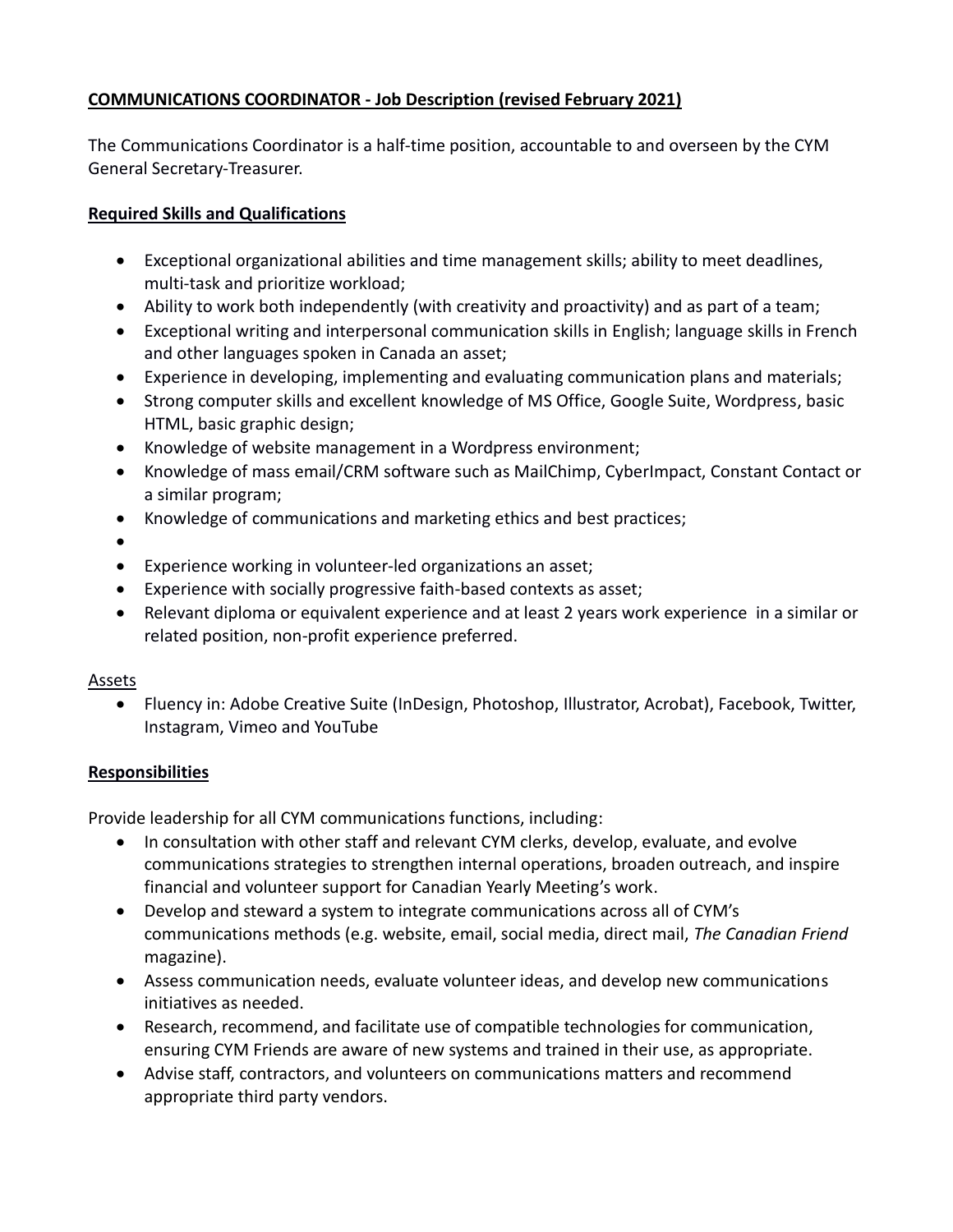- With the guidance of the Privacy Officer, ensure and oversee compliance with Canadian Anti-SPAM Legislation (CASL) and other relevant legislation and regulations.
- Assist Canadian Young Friends Yearly Meeting with communications as required.
- As time allows, further develop an inviting social media presence which effectively spreads information to members, attenders, and non-Quakers, and fosters a sense of community among CYM Friends.

Coordinate CYM's website, quaker.ca, as an effective tool to communicate information both for inreach and outreach:

- Liaise with other staff, volunteers, and contractors, to ensure the website is up to date, accurate, search engine optimized, stable, secure, and user friendly.
- Act as the primary editor, adding and updating content (writing some directly and editing other contributors' writing).
- Maintain a cohesive system for managing editing permissions of other staff and volunteer users, providing orientation and assistance to them, as appropriate.
- Oversee the overall website design, ensuring visual and textual continuity and manage periodic redesign and updates as needed.
- Ensure CYM domain names are appropriately managed and renewed.
- Ensure that website security and regular back-ups are appropriately managed.

Collaborate with Publications & Communications Committee and coordinate contractor and volunteer efforts to:

- Support the effective writing, editing, production, and distribution of CYM's electronic newsletter.
- Monitor e-newsletter metrics and seek to grow its audience.
- Maintain appropriate digital editorial calendars.
- Support the work of the Canadian Quaker Learning Series (currently held under the care of Winnipeg Monthly Meeting) in publishing and distributing their pamphlets/publications.
- Liaise with contractors who have a communications-related function e.g. online course facilitators.

Support CYM fundraising by collaborating with Contributions Committee, CYM Clerks, and other staff and volunteers as appropriate, to develop compelling fundraising communications.

- Integrate fundraising appeals in CYM's editorial calendar.
- Assist with content for thank you letters to donors.

Other Responsibilities:

- Administer online email distribution/community relationship management (CRM) system (PubCom uses CyberImpact for electronic newsletter).
- Maintain @quaker.ca email addresses and forwarders.
- Assist other staff and CYM committee members with use of Google Suite.
- Coordinate and steward a library of images for CYM use, including photos and videos from Canadian Quaker events. Administer appropriate photo permissions.
- Support effective record-keeping in relation to CYM's communications efforts, including ensuring that full design files, editorial policies, etc for *The Canadian Friend* are kept on file.